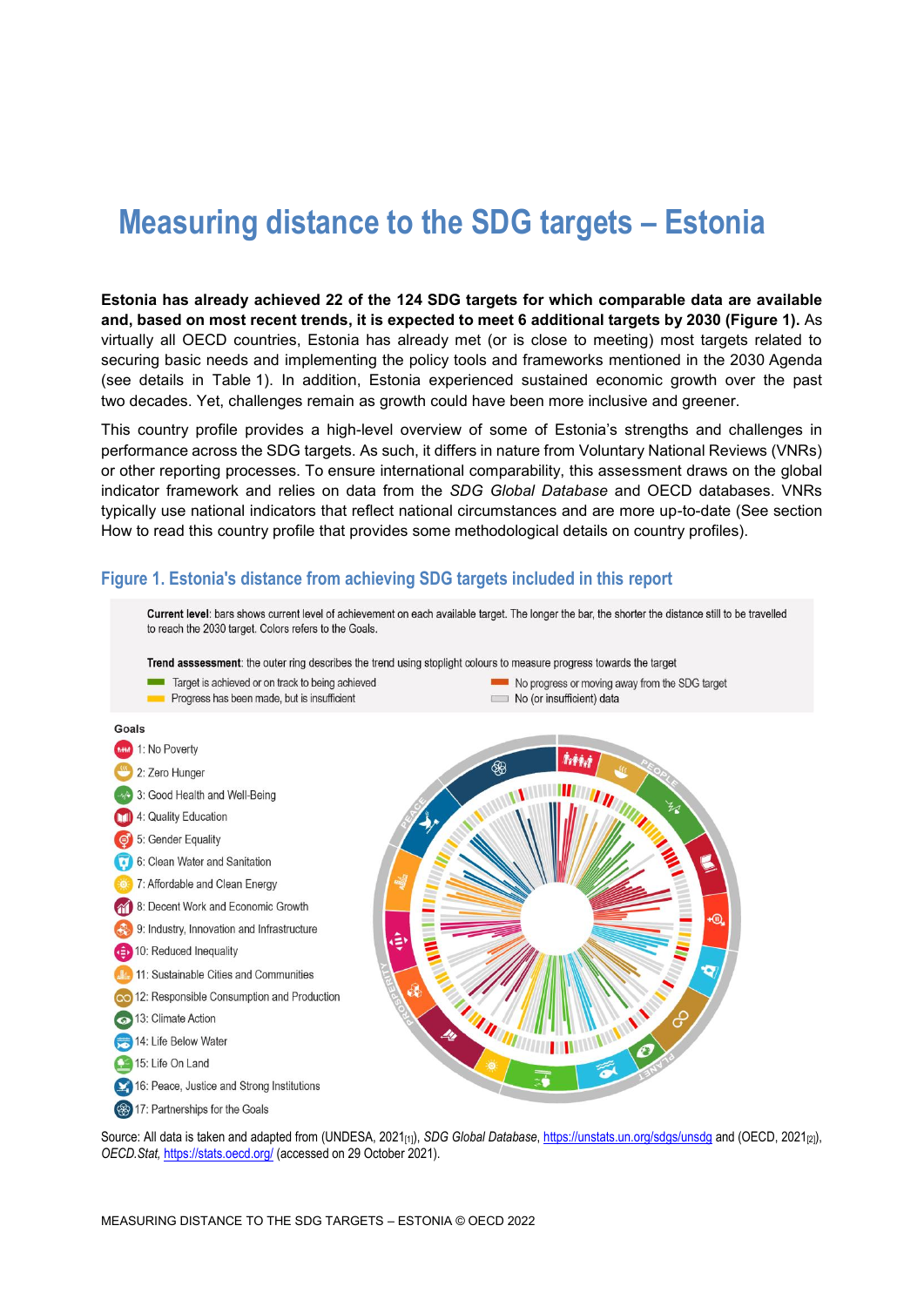# **Main strengths**

**Estonia outperforms other OECD countries on most targets relating to the environment and biodiversity.** For instance, the conservation status of major species in Estonia is better than in the majority OECD countries (Target 15.5). Estonia has also demonstrated strong will to preserve marine and terrestrial ecosystems (Targets 14.5 and 15.1) and has already implemented many of the policy tools and frameworks included in the 2030 Agenda. For instance, it ranks high in the implementation of international instruments aiming to combat illegal, unreported and unregulated fishing (Target 14.6) and it already implemented legislation, regulation or act related to the protection of biodiversity listed in the Aichi Biodiversity Targets (Targets 15.8 and 15.9). In 2015, the environmental impact of agricultural production (measured by its nitrogen surplus) was around one-third of the OECD average (Target 2.4). On clean water (Goal 6), Estonia is close to meeting Targets 6.3 on water quality and 6.5 on water resources management. On the environmental impact of cities, while material recovery rate of municipal waste (33% in 2019) is lower than the OECD average, human exposure to air pollution in metropolitan areas is below the WHOrecommended level (Target 11.6).

**Over the past two decades, Estonia has experienced strong economic growth, significantly higher than the OECD average.** Before the pandemic hit, growth of both GDP and labour productivity were well above the OECD average (Targets 8.1 and 8.2). Further, while the unemployment rate is close to the OECD average, it has been falling over the past decade (Target 8.5). While the share of youth not in education, employment or training remains important, it is 3 percentage points below the OECD average (Target 8.6). On regulation of financial markets (Target 10.5), Estonia is among the best performing countries on all indicators besides the ratio of liquid assets to short term liabilities. Part of Estonia's successful growth model relates to the high degree of openness of the economy. For instance, the proportion of tariff lines applied to imports from least developed countries set at zero is among the highest among OECD countries (Target 10.a), while Estonia has already met Targets 10.7 on policies facilitating safe, orderly and regular migration. Yet, as a small open economy, Estonia is also highly exposed to the global economic shocks.

#### **Main challenges**

**The benefits of economic growth could be more equitably distributed.** Income growth for the bottom 40% of the population was below average, indicating deepening income inequality (Target 10.1). Relative income poverty rate, at 16% in 2018, was 4 percentage points above the OECD average (Targets 1.2 and 10.2). In terms of inequalities of opportunities (Target 10.3), 37% of the population do not believe that Estonia is a good place to live for racial and ethnic minorities. When it comes to gender, the gap in unpaid care and domestic work is around 1.5 hours per day (Target 5.4). Women are also underrepresented in managerial positions and local and national parliaments (Target 5.5). The legal framework addressing discrimination against women is comprehensive for employment and economic benefits, but least satisfactory in terms of violence against women (Target 5.1). In addition, Estonia's legal framework on female genital mutilation does not foresee criminal penalties for perpetrators (Target 5.3).

**Economic growth could be greener**. Estonia is among the most carbon-intensive and energy-intensive OECD economies, due to its heavy reliance on oil shale. Although slightly decreasing, greenhouse gas emissions intensity per unit of GDP is among the highest among OECD countries (Target 13.2). Energy efficiency also remains low: Estonia is the third most energy-intensive economy in the OECD according to 2018 data (Target 7.3). In addition, in a context of robust GDP growth, Estonia consumption of materials has continued to rise: domestic material consumption per unit of GDP is comparatively high and has been increasing over time (Targets 8.4 and 12.2).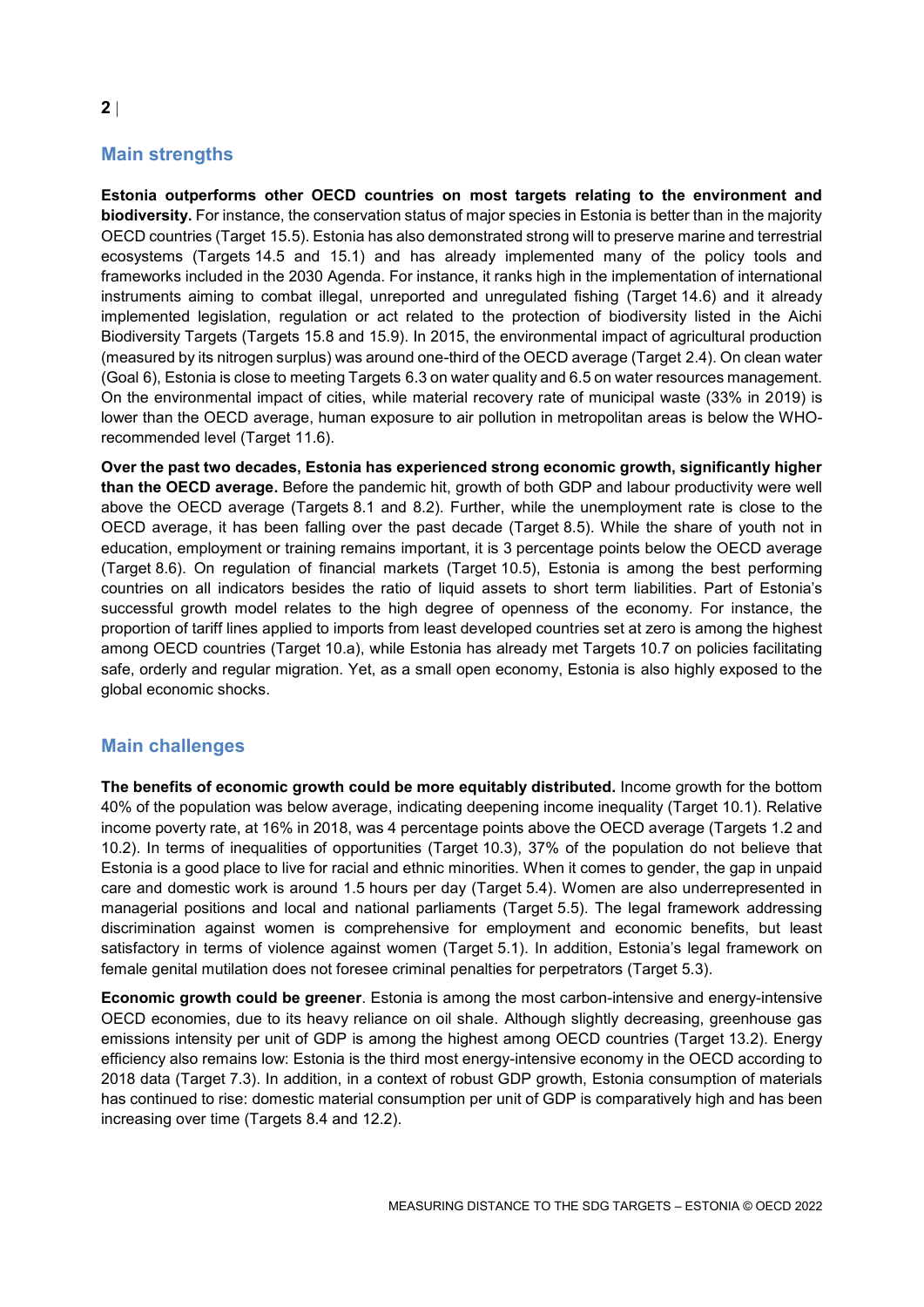**Behavioural risk factors to health are high in Estonia**. Distance to Target 3.4 on premature mortality is large. Mortality rates due to both suicides and non-communicable diseases (cardiovascular, cancer, diabetes or chronic respiratory disease) are high and above the OECD average). Overweight and obesity are also a growing concern. More than one in five adults are obese (Target 2.2). Smoking rates have been decreasing, but nearly 20 % of adults still smoke daily (Target 3.a). Similarly, alcohol consumption has declined overall but is still comparatively high (Target 3.5). Still, unmet medical needs are also high, with 13% of the population reporting health expenditures exceeding 10% of their income (Target 3.8).

**Estonia is relatively far from achieving some targets within on peace (Goal 16) and partnerships (Goal 17)**. On inclusive decision-making, Estonia also scores low in the index on diversity of central government workforce by gender and age (Target 16.7). On Goal 16, citizens' confidence with the judicial system (Target 16.6) is also weak (only 62% trusted the judicial system in 2020) and the distance to Target 16.3 on rule of law is also long. On Goal 17, Estonia's Official Development Assistance is only a fourth of the 0.7% Target (Target 17.2).

#### **Statistical gaps**

**Like in many other OECD countries, data availability remains a challenge when measuring distances to targets** (see the Overview chapter for details). For Estonia, available data on the level of the different indicators allow covering 124 of the 169 targets. As shown in [Figure](#page-3-1) 2 below, indicator coverage is uneven across the 17 goals. While six goals (within the People, Planet and Prosperity categories) have most of their targets covered (the indicator coverage exceeds 80%), coverage is below 60% for Goal 15 on life on land and Goal 17 on partnerships. Data gaps become starker when focusing on performance indicators, excluding those relating to contextual information. In this case, coverage exceeds 80% for only Goal 3 on health and Goal 4 on education. Moreover, for seven goals, mostly within the Planet category (Goals 12, 13, 14 and 15) but also in Goals 5 on gender equality, 11 on cities and 17 on partnerships, data are lacking to monitor progress over time for more than two in three targets.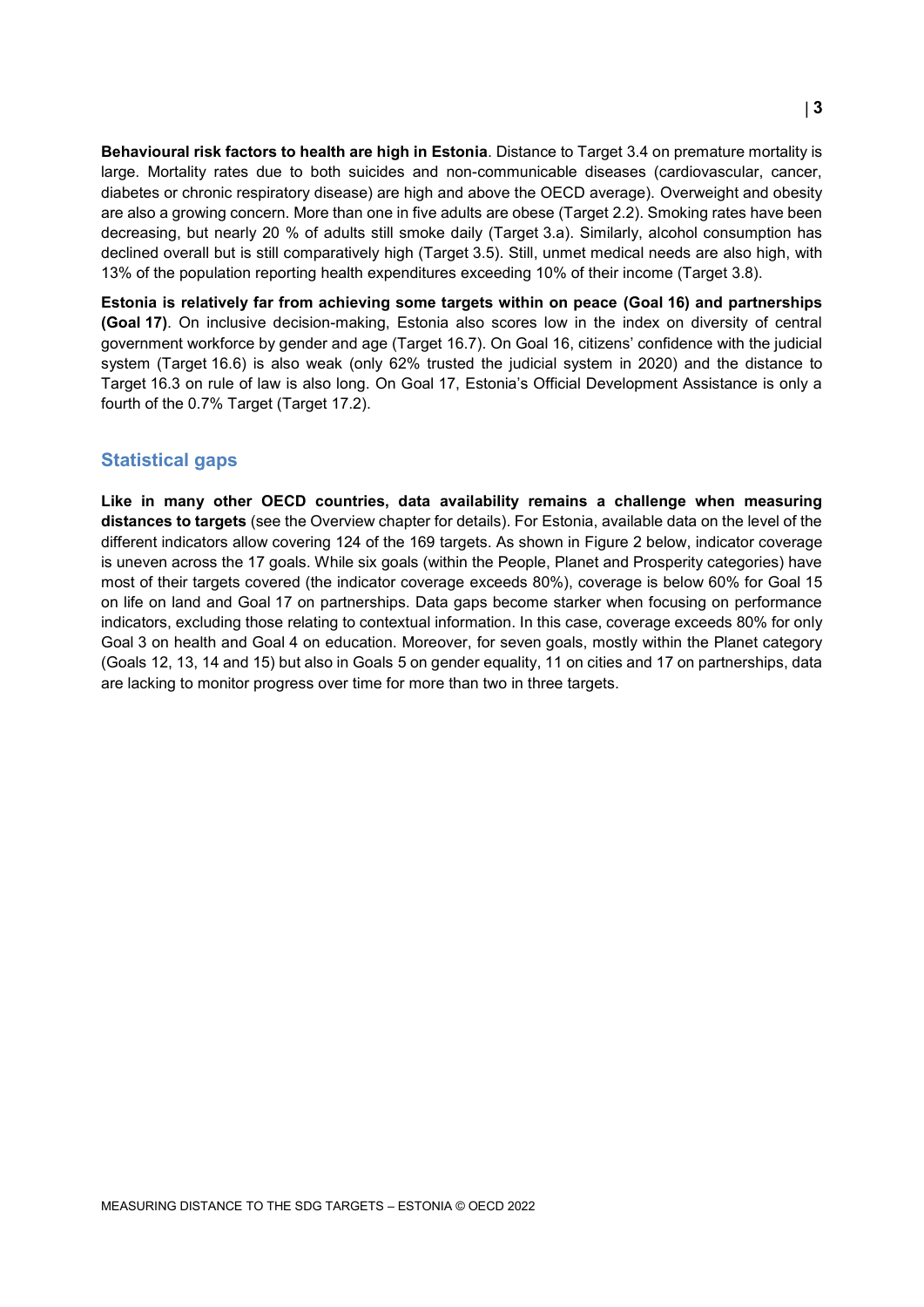

#### <span id="page-3-1"></span>**Figure 2. Estonia's share of the 2030 Agenda's targets covered by at least one indicator, by goal**

Note: The figure represents Estonia's share of targets covered by at least one indicator for each SDG. Numbers from 1 to 17 stand for the goals: 1 No poverty, 2 Zero hunger, 3 Good health and well-being, 4 Quality education, 5 Gender equality, 6 Clean water and sanitation, 7 Affordable and clean energy, 8 Decent work and economic growth, 9 Industry, innovation and infrastructure, 10 Reduced inequalities, 11 Sustainable cities and communities, 12 Responsible consumption and production, 13 Climate action, 14 Life below water, 15 Life on land, 16 Peace, justice and strong institutions and 17 Partnerships for the goals. These goals are grouped under five broad themes (the "5Ps"): People, Planet, Prosperity, Peace and Partnership. Beyond data availability, other statistical gaps such as timeliness or granularity also need to be considered. For instance, given the lag in available data, the effects of the pandemic on current distance and trajectories may not be reflected in the estimates. Source: All data is taken and adapted from (UNDESA, 2021<sub>[1]</sub>), *SDG Global Database*[, https://unstats.un.org/sdgs/unsdg](https://unstats.un.org/sdgs/unsdg) and (OECD, 2021<sub>[2]</sub>), *OECD.Stat,* <https://stats.oecd.org/> (accessed on 29 October 2021).

## **Detailed information**

While some SDG Targets are, on average, close to being met, performance is very uneven across the 17 Goals of the 2030 Agenda for Sustainable Development. [Table](#page-3-0) 1 presents an overview of Estonia's progress towards targets based on available data for each of the 17 Goals. It shows that distances to Targets and trends over time differ significantly even when considering a specific goal.

| Goal           | Target | Short Label                      | Distance to   | <b>Trend Assessment</b>                                              | OECD Average    | <b>OECD Trend Assessment</b>                        |
|----------------|--------|----------------------------------|---------------|----------------------------------------------------------------------|-----------------|-----------------------------------------------------|
|                |        |                                  | Target (s.u.) |                                                                      | distance (s.u.) |                                                     |
|                | 1.1    | Extreme poverty                  | 0.00          | Target is achieved or on<br>track to being achieved                  | 0.00            | Target is achieved or on<br>track to being achieved |
|                | 1.2    | Poverty in all its<br>dimensions | 2.19          | No progress or moving away<br>from the SDG target                    | 1.41            | No progress or moving away<br>from the SDG target   |
|                | 1.3    | Social protection<br>coverage    | 0.60          | No progress or moving away<br>from the SDG target                    | 0.80            | No progress or moving away<br>from the SDG target   |
|                | 1.4    | Access to basic services         | 0.00          | Target is achieved or on<br>track to being achieved                  | 0.00            | Target is achieved or on<br>track to being achieved |
|                | 1.5    | Resilience to shocks             | 0.12          | n.a.                                                                 | 1.00            | n.a.                                                |
| $\mathfrak{p}$ | 2.1    | Hunger                           | 0.27          | Progress has been made.<br>but is insufficient to meet the<br>target | 0.28            | No progress or moving away<br>from the SDG target   |
| $\overline{2}$ | 2.2    | Malnutrition                     | 3.06          | No progress or moving away<br>from the SDG target                    | 2.46            | No progress or moving away<br>from the SDG target   |

#### <span id="page-3-0"></span>**Table 1. Estonia distances to targets and recent trends**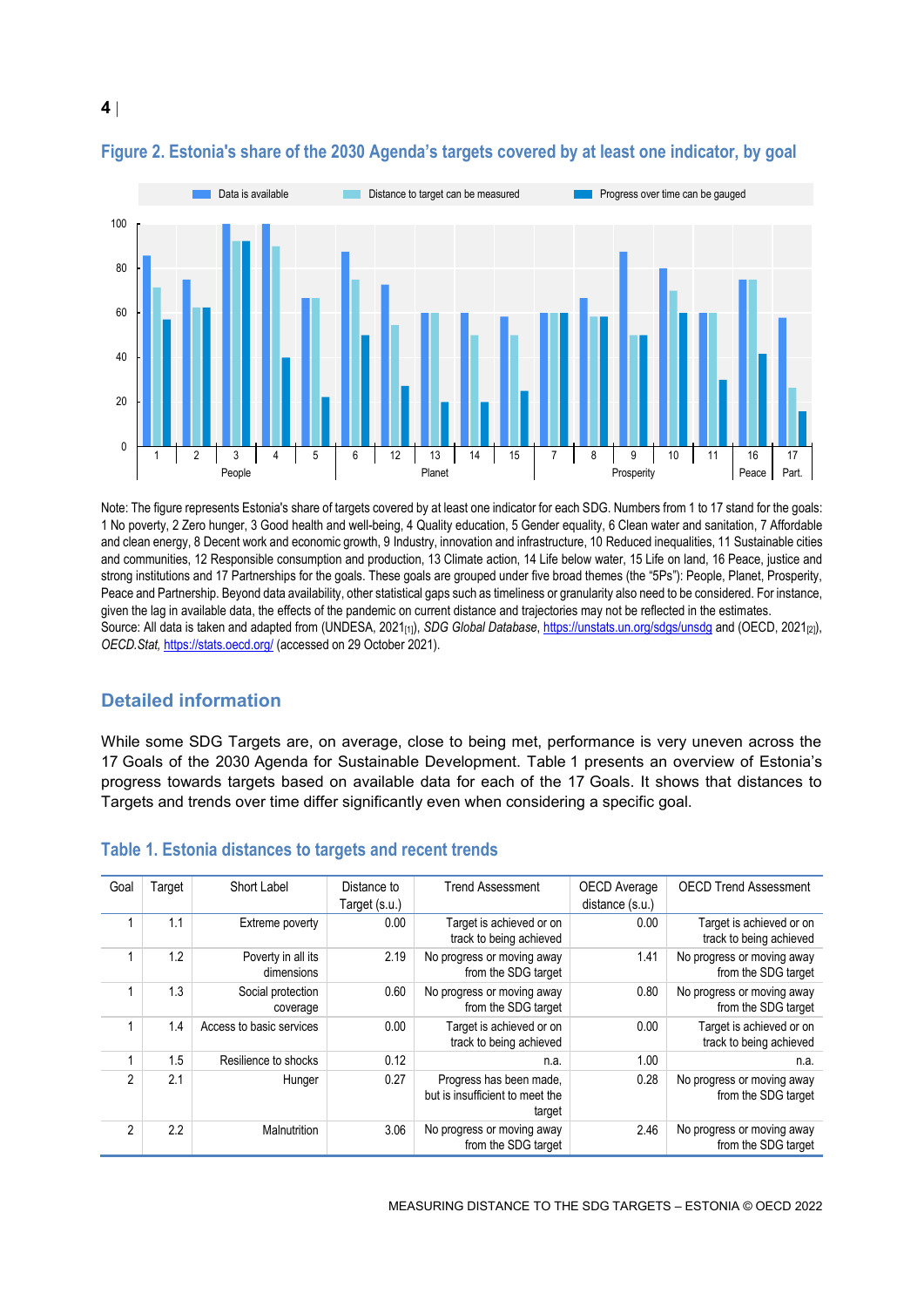| Goal           | Target | Short Label                           | Distance to           | <b>Trend Assessment</b>                                              | OECD Average            | <b>OECD Trend Assessment</b>                                         |
|----------------|--------|---------------------------------------|-----------------------|----------------------------------------------------------------------|-------------------------|----------------------------------------------------------------------|
| $\sqrt{2}$     | 2.4    | Sustainable production                | Target (s.u.)<br>0.46 | No progress or moving away                                           | distance (s.u.)<br>1.34 | No progress or moving away                                           |
|                |        |                                       |                       | from the SDG target                                                  |                         | from the SDG target                                                  |
| 2              | 2.5    | Diversity of seeds and<br>livestocks* | 4.74                  | No progress or moving away<br>from the SDG target                    | 3.59                    | No progress or moving away<br>from the SDG target                    |
| $\overline{2}$ | 2.c    | Food prices anomalies                 | 0.00                  | Target is achieved or on<br>track to being achieved                  | 0.00                    | Target is achieved or on<br>track to being achieved                  |
| 3              | 3.1    | Maternal mortality                    | 0.00                  | Target is achieved or on<br>track to being achieved                  | 0.00                    | Target is achieved or on<br>track to being achieved                  |
| 3              | 3.2    | Death of newborns and<br>children     | 0.00                  | Target is achieved or on<br>track to being achieved                  | 0.00                    | Target is achieved or on<br>track to being achieved                  |
| 3              | 3.3    | Communicable diseases                 | 0.43                  | Target is achieved or on<br>track to being achieved                  | 0.56                    | Progress has been made,<br>but is insufficient to meet the<br>target |
| 3              | 3.4    | Premature mortality                   | 1.90                  | Progress has been made,<br>but is insufficient to meet the<br>target | 1.26                    | Progress has been made,<br>but is insufficient to meet the<br>target |
| 3              | 3.5    | Prevention of Substance<br>abuse      | 1.32                  | No progress or moving away<br>from the SDG target                    | 0.63                    | Progress has been made,<br>but is insufficient to meet the<br>target |
| 3              | 3.6    | Road traffic accidents*               | 0.37                  | Progress has been made,<br>but is insufficient to meet the<br>target | 0.78                    | Progress has been made,<br>but is insufficient to meet the<br>target |
| 3              | 3.7    | Access to sexual health-<br>care      | 0.35                  | Progress has been made,<br>but is insufficient to meet the<br>target | 0.58                    | Progress has been made,<br>but is insufficient to meet the<br>target |
| 3              | 3.8    | Health coverage                       | 2.51                  | Progress has been made,<br>but is insufficient to meet the<br>target | 1.79                    | Progress has been made,<br>but is insufficient to meet the<br>target |
| 3              | 3.9    | Deaths and illness from<br>pollution  | 0.95                  | Progress has been made,<br>but is insufficient to meet the<br>target | 0.55                    | No progress or moving away<br>from the SDG target                    |
| 3              | 3.a    | Tobacco consumption                   | 3.18                  | Progress has been made,<br>but is insufficient to meet the<br>target | 2.65                    | Progress has been made,<br>but is insufficient to meet the<br>target |
| 3              | 3.b    | Vaccination                           | 1.08                  | No progress or moving away<br>from the SDG target                    | 0.37                    | Target is achieved or on<br>track to being achieved                  |
| 3              | 3.d    | Health emergency<br>preparedness      | 2.12                  | No progress or moving away<br>from the SDG target                    | 1.19                    | Target is achieved or on<br>track to being achieved                  |
| 4              | 4.1    | Primary and secondary<br>education    | 0.61                  | No progress or moving away<br>from the SDG target                    | 1.17                    | No progress or moving away<br>from the SDG target                    |
| 4              | 4.2    | Pre-primary education                 | 1.32                  | No progress or moving away<br>from the SDG target                    | 0.24                    | Target is achieved or on<br>track to being achieved                  |
| 4              | 4.3    | Lifelong learning                     | 1.54                  | No progress or moving away<br>from the SDG target                    | 1.25                    | No progress or moving away<br>from the SDG target                    |
| 4              | 4.4    | Skills for employment                 | 1.32                  | n.a.                                                                 | 1.23                    | No progress or moving away<br>from the SDG target                    |
| 4              | 4.5    | Disparities in education              | 0.99                  | No progress or moving away<br>from the SDG target                    | 1.49                    | No progress or moving away<br>from the SDG target                    |
| 4              | 4.6    | Adults' literacy and<br>numeracy      | 0.90                  | n.a.                                                                 | 1.57                    | n.a.                                                                 |
| 4              | 4.7    | Skills for sustainable<br>development | 0.86                  | n.a.                                                                 | 1.04                    | n.a.                                                                 |
| 4              | 4.a    | <b>Education facilities</b>           | 0.00                  | n.a.                                                                 | 0.05                    | n.a.                                                                 |
| 4              | 4.c    | Qualification of teachers             | 0.00                  | n.a.                                                                 | 0.60                    | n.a.                                                                 |
| 5              | 5.1    | Discrimination against<br>women       | 2.01                  | n.a.                                                                 | 1.32                    | n.a.                                                                 |
| 5              | 5.2    | Violence against women                | 0.50                  | n.a.                                                                 | 0.89                    | n.a.                                                                 |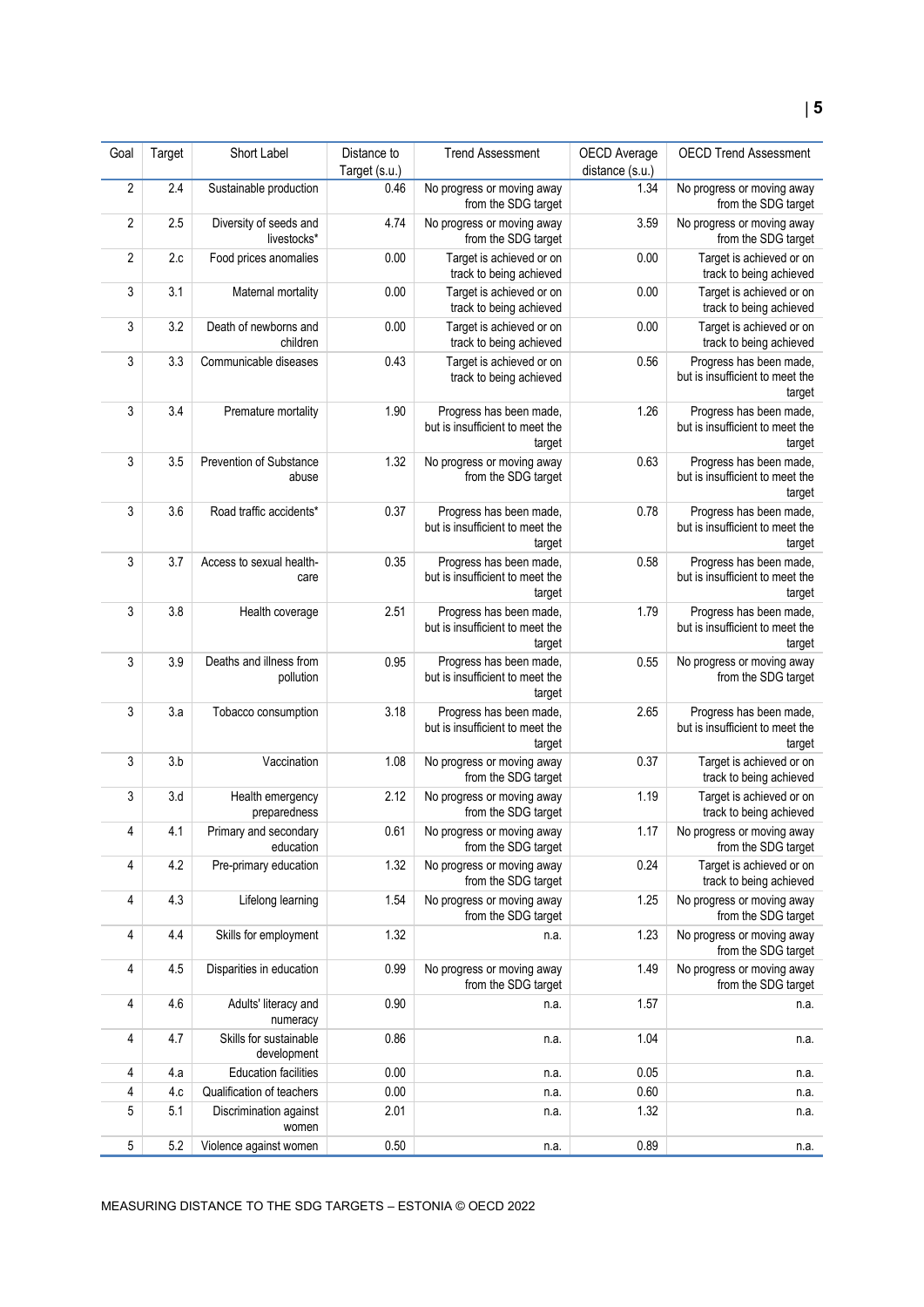| Goal           | Target | Short Label                      | Distance to<br>Target (s.u.) | <b>Trend Assessment</b>                                              | OECD Average<br>distance (s.u.) | <b>OECD Trend Assessment</b>                                         |
|----------------|--------|----------------------------------|------------------------------|----------------------------------------------------------------------|---------------------------------|----------------------------------------------------------------------|
| 5              | 5.3    | Harmful practices                | 1.73                         | n.a.                                                                 | 1.37                            | n.a.                                                                 |
| 5              | 5.4    | Unpaid care and<br>domestic work | 1.77                         | n.a.                                                                 | 1.79                            | n.a.                                                                 |
| 5              | 5.5    | Women's participation            | 1.94                         | No progress or moving away<br>from the SDG target                    | 1.89                            | Progress has been made,<br>but is insufficient to meet the<br>target |
| 5              | 5.b    | Women's empowerment              | 0.47                         | Progress has been made,<br>but is insufficient to meet the<br>target | 0.53                            | Target is achieved or on<br>track to being achieved                  |
| 6              | 6.1    | Access to drinking water         | 0.09                         | Progress has been made,<br>but is insufficient to meet the<br>target | 0.15                            | Target is achieved or on<br>track to being achieved                  |
| 6              | 6.2    | Waste water treatment            | 0.11                         | No progress or moving away<br>from the SDG target                    | 0.35                            | Progress has been made,<br>but is insufficient to meet the<br>target |
| 6              | 6.3    | Water quality                    | 0.49                         | Target is achieved or on<br>track to being achieved                  | 0.68                            | Target is achieved or on<br>track to being achieved                  |
| 6              | 6.4    | Water-use efficiency             | 0.85                         | No progress or moving away<br>from the SDG target                    | 0.54                            | Progress has been made,<br>but is insufficient to meet the<br>target |
| 6              | 6.5    | Water resources<br>management    | 0.43                         | n.a.                                                                 | 0.98                            | n.a.                                                                 |
| 6              | 6.6    | Water-related<br>ecosystems*     | 1.99                         | n.a.                                                                 | 2.18                            | n.a.                                                                 |
| $\overline{7}$ | 7.1    | Access to energy                 | 0.00                         | Target is achieved or on<br>track to being achieved                  | 0.00                            | Target is achieved or on<br>track to being achieved                  |
| 7              | 7.2    | Clean energy                     | 0.74                         | Progress has been made,<br>but is insufficient to meet the<br>target | 0.62                            | Progress has been made,<br>but is insufficient to meet the<br>target |
| $\overline{7}$ | 7.3    | Energy efficiency                | 1.96                         | Progress has been made,<br>but is insufficient to meet the<br>target | 0.98                            | Progress has been made,<br>but is insufficient to meet the<br>target |
| 8              | 8.1    | GDP growth                       | 1.24                         | No progress or moving away<br>from the SDG target                    | 1.89                            | No progress or moving away<br>from the SDG target                    |
| 8              | 8.2    | Productivity                     | 0.75                         | No progress or moving away<br>from the SDG target                    | 1.77                            | No progress or moving away<br>from the SDG target                    |
| 8              | 8.4    | Material footprint               | 2.40                         | No progress or moving away<br>from the SDG target                    | 0.82                            | Progress has been made,<br>but is insufficient to meet the<br>target |
| 8              | 8.5    | Employment                       | 1.17                         | Progress has been made,<br>but is insufficient to meet the<br>target | 0.97                            | No progress or moving away<br>from the SDG target                    |
| 8              | 8.6    | <b>NEET</b>                      | 1.13                         | Progress has been made,<br>but is insufficient to meet the<br>target | 1.69                            | No progress or moving away<br>from the SDG target                    |
| 8              | 8.8    | Labour rights                    | 0.43                         | No progress or moving away<br>from the SDG target                    | 0.80                            | Progress has been made,<br>but is insufficient to meet the<br>target |
| 8              | 8.10   | <b>Financial institutions</b>    | 0.00                         | Target is achieved or on<br>track to being achieved                  | 0.45                            | Target is achieved or on<br>track to being achieved                  |
| 9              | 9.2    | Sustainable industry             | 1.22                         | Progress has been made,<br>but is insufficient to meet the<br>target | 0.95                            | No progress or moving away<br>from the SDG target                    |
| 9              | 9.4    | Environmental impact             | 1.59                         | Progress has been made,<br>but is insufficient to meet the<br>target | 0.87                            | Progress has been made,<br>but is insufficient to meet the<br>target |
| 9              | 9.5    | Research and<br>development      | 1.47                         | Progress has been made,<br>but is insufficient to meet the           | 1.06                            | Progress has been made,<br>but is insufficient to meet the           |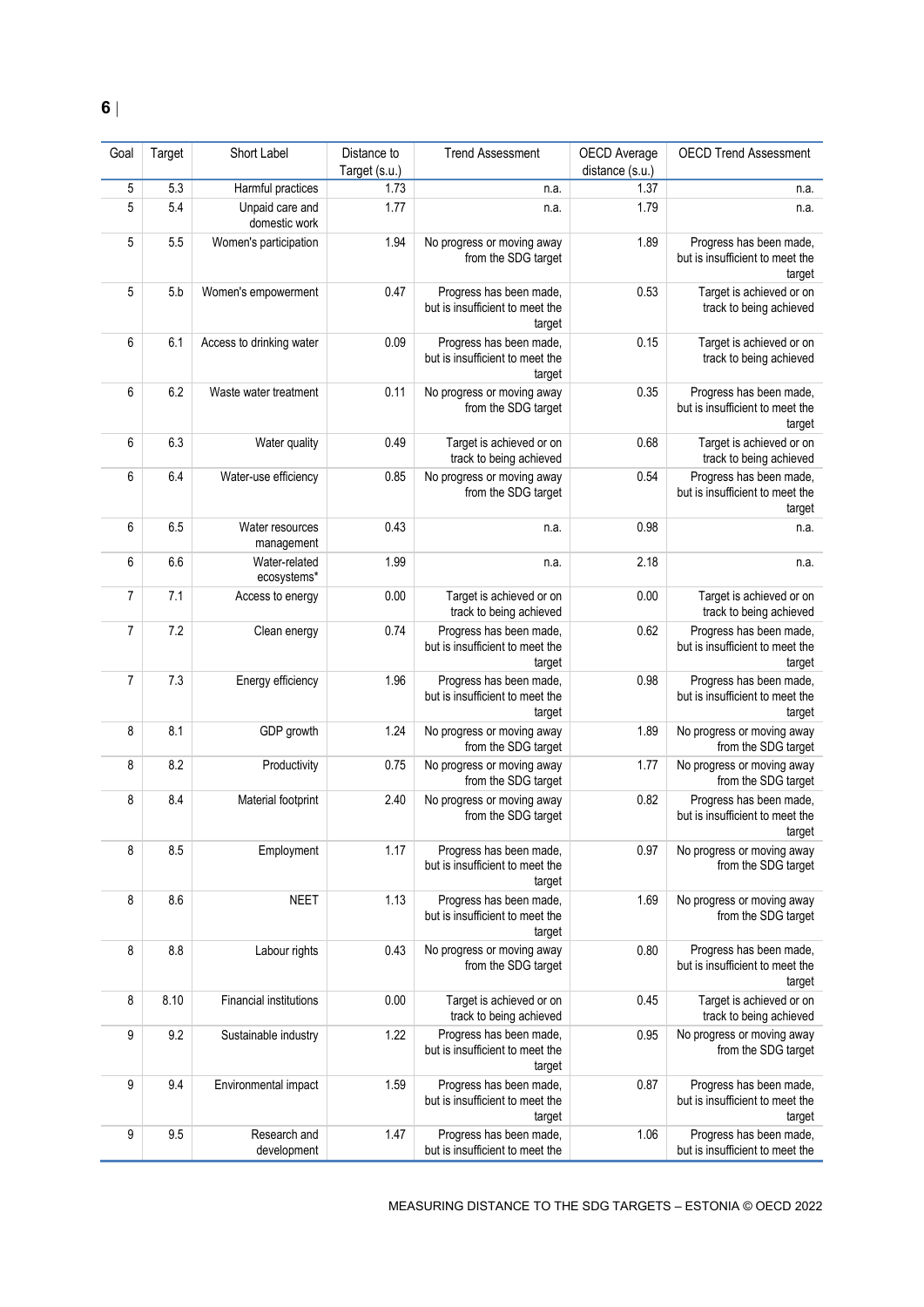# **7**

| Goal | Target | Short Label                           | Distance to<br>Target (s.u.) | <b>Trend Assessment</b>                                              | OECD Average<br>distance (s.u.) | <b>OECD Trend Assessment</b>                                         |
|------|--------|---------------------------------------|------------------------------|----------------------------------------------------------------------|---------------------------------|----------------------------------------------------------------------|
|      |        |                                       |                              | target                                                               |                                 | target                                                               |
| 9    | 9.c    | ICT                                   | 0.43                         | Progress has been made,<br>but is insufficient to meet the<br>target | 0.36                            | Progress has been made,<br>but is insufficient to meet the<br>target |
| 10   | 10.1   | Income distribution                   | 2.22                         | No progress or moving away<br>from the SDG target                    | 1.23                            | No progress or moving away<br>from the SDG target                    |
| 10   | 10.2   | Social inclusion                      | 1.85                         | Progress has been made,<br>but is insufficient to meet the<br>target | 1.54                            | No progress or moving away<br>from the SDG target                    |
| 10   | 10.3   | Inequalities of outcome               | 1.97                         | No progress or moving away<br>from the SDG target                    | 1.27                            | Progress has been made,<br>but is insufficient to meet the<br>target |
| 10   | 10.4   | Redistribution                        | 0.98                         | No progress or moving away<br>from the SDG target                    | 1.12                            | No progress or moving away<br>from the SDG target                    |
| 10   | 10.5   | <b>Financial markets</b>              | 0.42                         | Target is achieved or on<br>track to being achieved                  | 0.90                            | No progress or moving away<br>from the SDG target                    |
| 10   | 10.7   | Migration                             | 0.00                         | n.a.                                                                 | 0.69                            | n.a.                                                                 |
| 10   | 10.a   | <b>Tariff-lines</b>                   | 0.00                         | Target is achieved or on<br>track to being achieved                  | 0.93                            | Progress has been made,<br>but is insufficient to meet the<br>target |
| 11   | 11.1   | Housing                               | 0.70                         | No progress or moving away<br>from the SDG target                    | 0.80                            | No progress or moving away<br>from the SDG target                    |
| 11   | 11.3   | Urbanization                          | 2.27                         | Progress has been made,<br>but is insufficient to meet the<br>target | 1.19                            | Progress has been made,<br>but is insufficient to meet the<br>target |
| 11   | 11.5   | Impact of disasters                   | 0.15                         | n.a.                                                                 | 1.19                            | n.a.                                                                 |
| 11   | 11.6   | Environmental impact of<br>cities     | 0.47                         | Progress has been made,<br>but is insufficient to meet the<br>target | 0.49                            | Progress has been made,<br>but is insufficient to meet the<br>target |
| 11   | 11.a   | Urban policies                        | 0.00                         | n.a.                                                                 | 0.23                            | n.a.                                                                 |
| 11   | 11.b   | Disaster Risk Reduction               | 0.10                         | n.a.                                                                 | 0.81                            | n.a.                                                                 |
| 12   | 12.2   | Efficient use of natural<br>resources | 2.67                         | No progress or moving away<br>from the SDG target                    | 0.87                            | Progress has been made,<br>but is insufficient to meet the<br>target |
| 12   | 12.3   | Food waste                            | 0.83                         | n.a.                                                                 | 1.36                            | n.a.                                                                 |
| 12   | 12.4   | Chemical and<br>hazardous waste*      | 0.59                         | n.a.                                                                 | 1.02                            | n.a.                                                                 |
| 12   | 12.5   | Waste generation                      | 0.95                         | Progress has been made,<br>but is insufficient to meet the<br>target | 0.66                            | Progress has been made,<br>but is insufficient to meet the<br>target |
| 12   | 12.8   | Education for<br>sustainability       | 0.86                         | n.a.                                                                 | 1.04                            | n.a.                                                                 |
| 12   | 12.b   | Tourism sustainability                | 2.38                         | No progress or moving away<br>from the SDG target                    | 1.87                            | No progress or moving away<br>from the SDG target                    |
| 13   | 13.1   | Resilience to climate<br>events       | 0.12                         | n.a.                                                                 | 0.73                            | n.a.                                                                 |
| 13   | 13.2   | Greenhouse gas<br>emissions           | 1.74                         | No progress or moving away<br>from the SDG target                    | 1.15                            | Progress has been made,<br>but is insufficient to meet the<br>target |
| 13   | 13.3   | Education for<br>sustainability       | 0.86                         | n.a.                                                                 | 1.04                            | n.a.                                                                 |
| 14   | 14.1   | Marine pollution**                    | 2.33                         | Progress has been made,<br>but is insufficient to meet the<br>target | 1.84                            | Progress has been made,<br>but is insufficient to meet the<br>target |
| 14   | 14.4   | Overfishing and IUU<br>fishing*       | 0.83                         | n.a.                                                                 | 1.78                            | n.a.                                                                 |
| 14   | 14.5   | Protected marine areas*               | 0.00                         | Target is achieved or on                                             | 0.38                            | Progress has been made,                                              |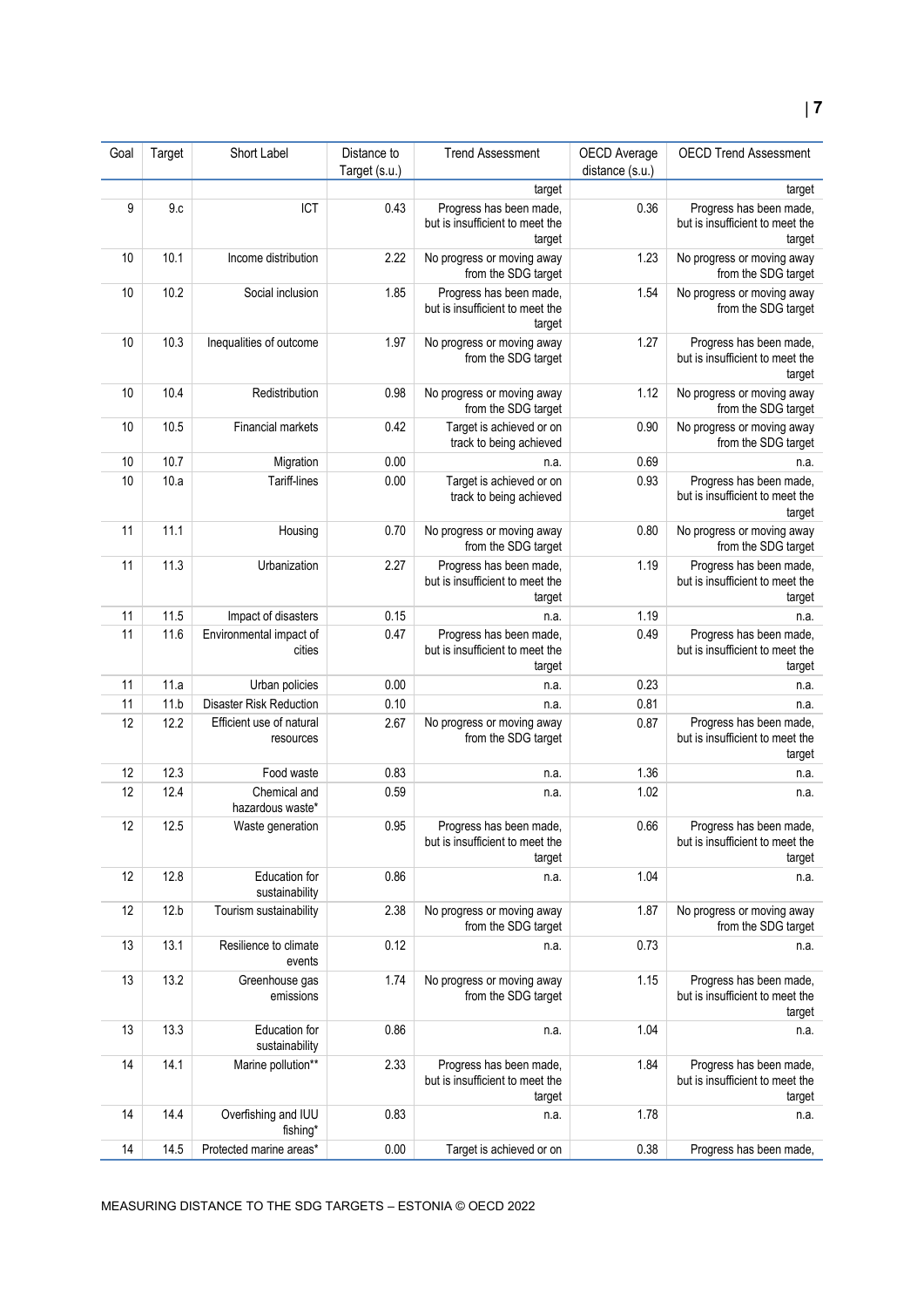| Goal | Target | Short Label                                    | Distance to<br>Target (s.u.) | <b>Trend Assessment</b>                                              | <b>OECD</b> Average<br>distance (s.u.) | <b>OECD Trend Assessment</b>                                         |
|------|--------|------------------------------------------------|------------------------------|----------------------------------------------------------------------|----------------------------------------|----------------------------------------------------------------------|
|      |        |                                                |                              | track to being achieved                                              |                                        | but is insufficient to meet the<br>target                            |
| 14   | 14.6   | Harmful subsidies to<br>fisheries*             | 0.00                         | n.a.                                                                 | 0.36                                   | n.a.                                                                 |
| 14   | 14.b   | Small-scale fisheries                          | 1.80                         | n.a.                                                                 | 1.64                                   | n.a.                                                                 |
| 15   | 15.1   | Ecosystem protection*                          | 0.03                         | Target is achieved or on<br>track to being achieved                  | 0.74                                   | Progress has been made,<br>but is insufficient to meet the<br>target |
| 15   | 15.2   | Sustainable use of<br>forest*                  | 0.54                         | No progress or moving away<br>from the SDG target                    | 0.60                                   | Target is achieved or on<br>track to being achieved                  |
| 15   | 15.5   | Threatened species*                            | 0.15                         | No progress or moving away<br>from the SDG target                    | 1.20                                   | No progress or moving away<br>from the SDG target                    |
| 15   | 15.6   | Benefits from genetic<br>resources             | 0.61                         | n.a.                                                                 | 0.78                                   | n.a.                                                                 |
| 15   | 15.8   | Invasive alien species*                        | 0.00                         | n.a.                                                                 | 0.30                                   | n.a.                                                                 |
| 15   | 15.9   | National and local<br>planning*                | 0.00                         | n.a.                                                                 | 0.54                                   | n.a.                                                                 |
| 16   | 16.1   | Violence and related<br>deaths                 | 0.53                         | Progress has been made,<br>but is insufficient to meet the<br>target | 0.66                                   | Progress has been made,<br>but is insufficient to meet the<br>target |
| 16   | 16.2   | Violence against<br>children                   | 0.44                         | Target is achieved or on<br>track to being achieved                  | 0.65                                   | No progress or moving away<br>from the SDG target                    |
| 16   | 16.3   | Rule of law                                    | 2.40                         | Progress has been made,<br>but is insufficient to meet the<br>target | 2.33                                   | No progress or moving away<br>from the SDG target                    |
| 16   | 16.5   | Corruption and bribery                         | 0.00                         | n.a.                                                                 | 0.17                                   | n.a.                                                                 |
| 16   | 16.6   | Accountable institutions                       | 1.92                         | Progress has been made,<br>but is insufficient to meet the<br>target | 2.26                                   | Progress has been made,<br>but is insufficient to meet the<br>target |
| 16   | 16.7   | Inclusive decision-<br>making                  | 2.39                         | n.a.                                                                 | 1.85                                   | n.a.                                                                 |
| 16   | 16.9   | Legal identity for all                         | 0.00                         | n.a.                                                                 | 0.00                                   | n.a.                                                                 |
| 16   | 16.10  | Access to information                          | 0.00                         | n.a.                                                                 | 0.00                                   | n.a.                                                                 |
| 16   | 16.a   | National institutions                          | 0.00                         | Target is achieved or on<br>track to being achieved                  | 0.54                                   | Target is achieved or on<br>track to being achieved                  |
| 17   | 17.2   | <b>Official Development</b><br>Assistance      | 1.69                         | Progress has been made,<br>but is insufficient to meet the<br>target | 0.94                                   | Progress has been made,<br>but is insufficient to meet the<br>target |
| 17   | 17.10  | Multilateral trading<br>system                 | 0.01                         | Target is achieved or on<br>track to being achieved                  | 0.45                                   | Target is achieved or on<br>track to being achieved                  |
| 17   | 17.12  | Market access for least<br>developed countries | 0.47                         | No progress or moving away<br>from the SDG target                    | 0.72                                   | No progress or moving away<br>from the SDG target                    |
| 17   | 17.18  | Statistical capacity                           | 0.00                         | n.a.                                                                 | 0.09                                   | n.a.                                                                 |
| 17   | 17.19  | Statistical capacity-<br>building              | 0.00                         | n.a.                                                                 | 0.11                                   | n.a.                                                                 |

Note: \* refers to targets with a 2020 deadline. \*\* refers to targets with a 2025 deadline. The OECD average is measured as the simple average across OECD countries with available data.

Source: All data is taken and adapted from (UNDESA, 2021[1]), *SDG Global Database*[, https://unstats.un.org/sdgs/unsdg](https://unstats.un.org/sdgs/unsdg) and (OECD, 2021[2]), *OECD.Stat,* <https://stats.oecd.org/> (accessed on 29 October 2021).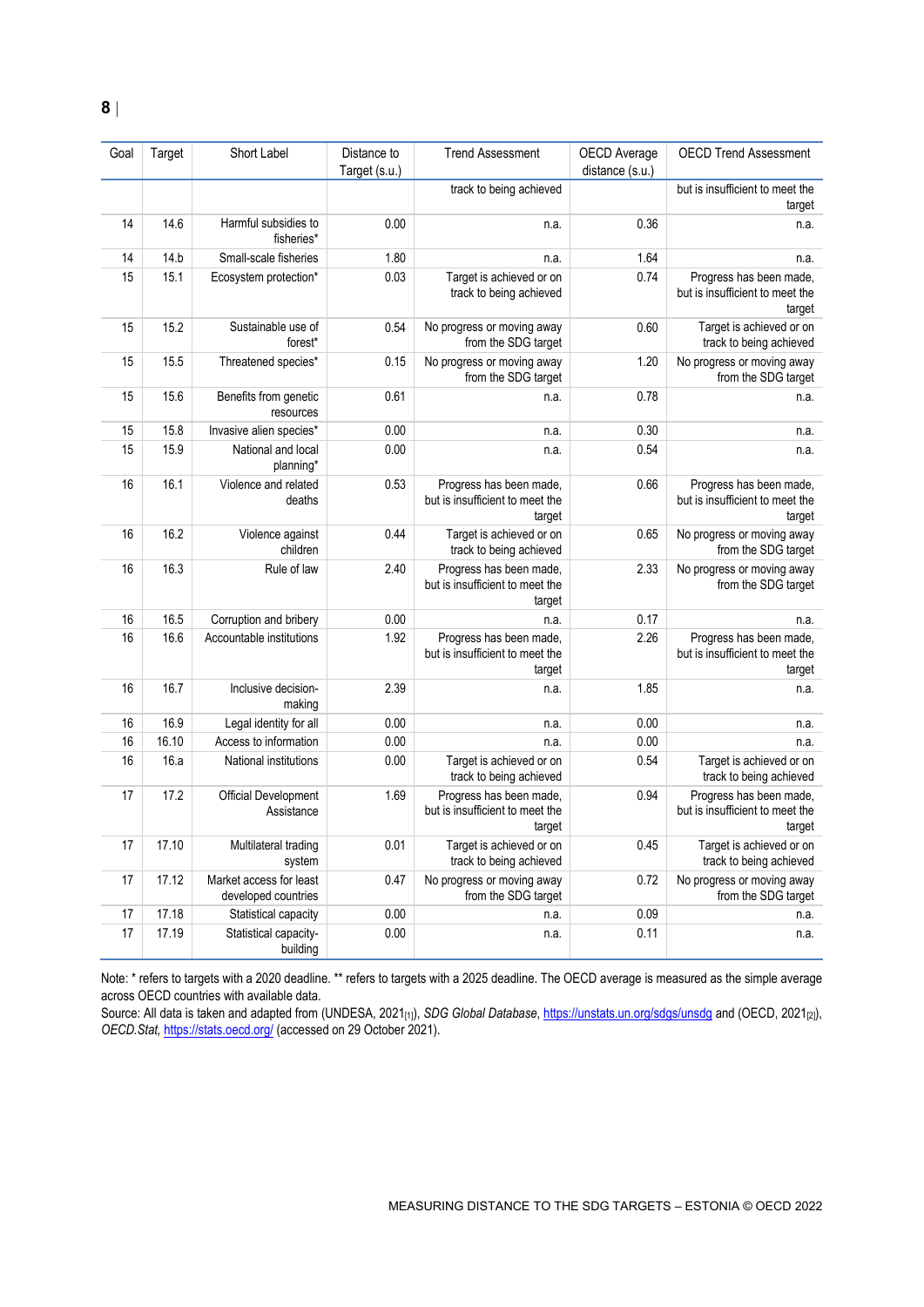# <span id="page-8-0"></span>**How to read this country profile**

The OECD report *The Short and Winding Road to 2030: Measuring Distance to the SDG Targets* evaluates the distance that OECD countries need to travel to meet SDG targets for which data are currently available. It also looks at whether countries have been moving towards or away from these targets, and how likely they are to meet their commitments by 2030, based on an analysis of recent trends and the observed volatility in the different indicators.

As most authors and international organisations, this report adopts a rather simple geometric growth model for assessing the direction and pace of recent changes in the context of the SDGs. Yet, instead of making direct estimates of the value of the indicator by 2030, it models the likelihood of achieving a specific level using Monte Carlo simulations.

While the report provides an overview of where OECD countries, taken as a whole, currently stand, country profiles provide details of the performance and data availability of individual OECD countries.

#### *How to read the OECD SDG Wheel?*

Progress on SDGs requires a granular understanding of countries' strengths and weaknesses based on the consideration of the 169 targets of the 2030 Agenda. [Figure](#page-0-0) 1 shows both **current achievements** (in the inner circle; the longer the bar, the smaller the distance remaining to be travelled) **as well as whether OECD countries are on track** (or are at least making progress) to meet their commitments by 2030 (in the outer circle).

The length of each bar shows current level of achievement on each target. As detailed in the Methodological Annex, countries' distance to target is measured as the "standardised difference" between a country's current position and the target end-value. For each indicator, the standardised measurement unit (s.u.) is the standard deviation observed among OECD countries in the reference year (i.e. the year closest to 2015). Therefore, the longer the bar, the shorter the distance still to be travelled to reach the target by 2030. The colours of the bars applied to the various targets refer to the goals they pertain to.

The outer ring shows how OECD countries are performing over time and how likely they are to meet the different targets by 2030 based on the observed trends of the various indicators. It uses stoplight colours to classify the progress towards the target:

- green is used to indicate those countries that (based on the change in the different indicators over a recent period) should meet the target in 2030 just by maintaining their current pace of progress (i.e. more than 75% of (randomised) projections meet the target);
- yellow for those countries whose current pace of progress is insufficient to meet the target by 2030 (i.e. less than 75% of randomised projections meet the target, while the correlation coefficient between the indicator and the year is high and statistically significant, implying that a significant trend could be detected); and
- red for those countries whose recent changes have been stagnating or moving them further away from the target (i.e. less than 75% of randomised projections meet the target and the correlation coefficient between the indicator and the year is low or statistically insignificant, implying that no statistical trend could be identified).

#### *How to read the Strength and Challenges sections?*

With the aim of helping its member countries in navigating the 2030 Agenda and in setting their own priorities for action, this report relies on a unique methodology for measuring the distance that OECD countries have to travel to achieve SDG targets. The identification of the main strengths and challenges proposed in this report relies on current performances only: